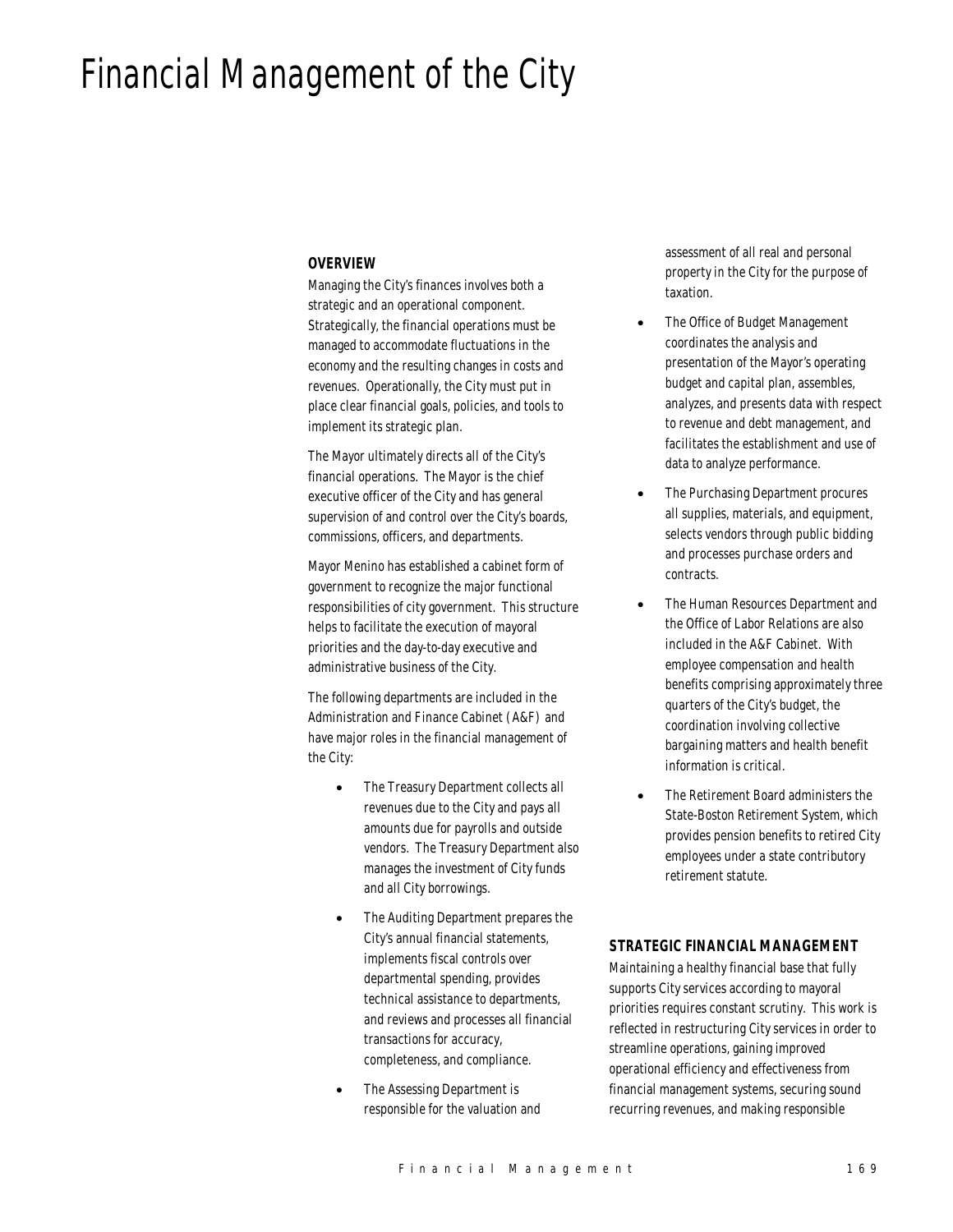spending adjustments in light of revenue growth limitations in order to achieve a balanced budget. Strong financial management provides a framework within which the City is able to safeguard as well as position itself for the future.

## *Balanced Budget*

In accordance with state law, the City develops a balanced budget every year. The State Department of Revenue (DOR) approves property tax rates during the tax certification process governed under Massachusetts General Laws Chapter 59, Section 23. This approval ensures that all cities and towns in Massachusetts have balanced budgets and that tax levies are within the limits set by Proposition 2 ½ (see Revenue Estimates and Analysis section of Volume I for detail on Prop. 2 ½). Appropriations, fixed costs, and any prior year deficits, along with the approved property tax levy, estimated local revenues, and available prior year surpluses must be in balance in order to obtain DOR authorization to issue property tax bills.

## *Healthy Credit Profile*

In March 2011, Moody's Investors Service, Inc., and Standard & Poor's reaffirmed Boston's credit ratings of Aaa, and AA+, respectively (Moody's raised Boston's bond rating in April 2010, during the recalibration of their long-term U.S. municipal ratings to the global scale). These are the highest ratings in Boston's history, a clear recognition by the credit markets of the City's solid financial policies and practices. Standard & Poor's noted the City's "consistently strong and proactive management, with a demonstrated record through all economic cycles," in its most recent credit report.

This high credit quality allows the City to borrow new money and refinance existing debt at attractive interest rates. The City has saved over \$45 million on a net present value basis by refinancing \$776.3 million of debt since 2001. In March 2011, the City sold \$127.8 million of newmoney general obligation bonds, of which \$41.6 million was Qualified School Construction Bonds, issued under the provisions of the American Recovery and Reinvestment Act of 2009 ("ARRA").

## *Maximizing Return on Investment*

The City has articulated a vision to make finance a higher performing organization in supporting and serving the departments and citizens of Boston by making daily operations easier, using leading business practices, spending more time on valueadded activities, improving customer support while maintaining appropriate controls and financial management, and engaging the next generation of finance leaders.

Following this blueprint, the City has recently undertaken a large-scale initiative to improve its financial business processes and to upgrade its PeopleSoft software products that support those processes. For example, the planned implementation of an eProcurement module will better support leading business practices, such as online requisitioning, bidding, and contracting.

## *Protecting and Growing the Revenue Base*

Over 80% of recurring general fund revenue comes from just two sources, the property tax and state aid from the Commonwealth. The City continues to support the dual goals of protecting and growing its revenue base through expansion of current revenue streams and the addition of diversified revenue streams that more closely match its economic strengths. Recent trends in property tax and state aid highlight the risk of relying too heavily on any one source of revenue.

The net property tax levy as a percentage of total recurring revenues has increased from 52% in FY02 to 66% in the FY12 budget, a \$636 million increase over the period. Property tax revenues now account for a similar share of recurring revenues than prior to the passage of Proposition 2 ½ in the early 1980's. This growth, especially during challenging economic times, has again spurred discussion about the level of property taxes in municipalities across the state.

During the same period, state aid revenue to the City has fallen \$137.5 million, or from 28% to 16% of recurring revenue. State aid has been reduced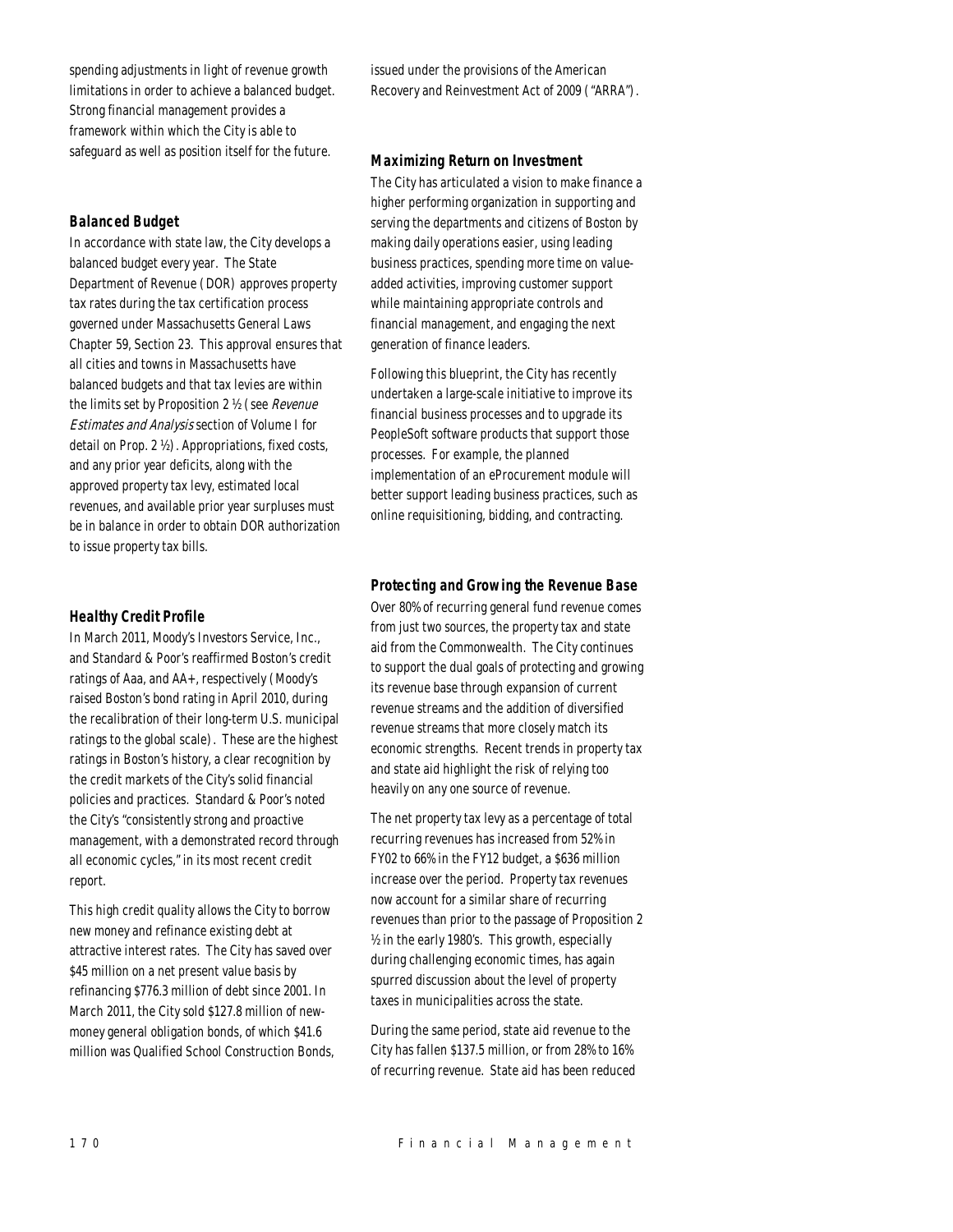by \$205.6 million, or 48%, between FY02 and the FY12 budget when including the increase in state assessments to the City. This staggering decline in the City's second largest single source of revenue leaves the City more reliant on local sources of revenue, the growth of which are restricted by law.

Recognizing the threat to fiscal stability represented by these trends in property tax and state aid, the Mayor has repeatedly filed legislation to expand and diversify the City's local revenue structure to secure and grow the tax base.

In the current Legislative session, the Mayor has proposed expanding the local tax base by establishing a local option tax on parking and closing a tax loop-hole benefitting internet resellers of hotel room nights. These small but broad-based taxes would match the City's economic activity and related costs while exporting some of the tax burden to non-residents who use City services.

Subsequent to the passage of the City's FY10 budget the State approved, and the City adopted effective October 1, 2009, a new local option tax of .75% on restaurant meals and a 2% tax increase for hotel occupancy (bringing the City's share of the total hotel tax to 6.0%). The tax on restaurant meals had been filed by the Mayor in many forms over several years prior to its final passage.

As a matter or course, the City regularly reviews its fee and fine structures for any necessary increases to cover the cost of providing services or deterring undesired behavior. Several increases have been proposed prior to the submission of this budget.

## *FINANCIAL POLICIES, PROCEDURES & CONTROLS*

Pursuant to state law mandates and policy initiatives, the City has well-established policies and internal controls to govern its financial operations effectively. These policies and controls are designed to maximize revenue collections, safeguard assets, monitor operating and capital spending, evaluate infrastructure needs, and enhance the City's internal control of its business procedures. The major components of the City's system of financial management controls and relevant financial policies are discussed below.

#### *Expenditure Controls*

The City operates under several statutory financial control systems which are summarized in the Statutes and Ordinances section in Volume I. These controls, along with conservative estimates of annual revenue, allow the City to maintain its strong financial position. The City monitors spending on an ongoing basis, as all transactions go through a "budget-check" process prior to procurement. Maintaining tight central expenditure controls allows critical review of all non-personnel spending. Additionally, the Office of Budget Management prepares monthly variance reports forecasting a department's expected yearend position. Continuous dialogue with departments throughout the year informs management of the need to adjust to any fiscal change or recent trend.

#### *Position Review Committee (PRC)*

The PRC, comprised of the Chief of Personnel & Labor Relations, the Human Resource Director, and the City's Budget Director, serves to strictly control and monitor all hiring. In place for close to a decade, this committee has been instrumental in making sure the City gradually adjusts to fiscal change.

#### *Debt Management*

The City uses a comprehensive, interactive debt capacity model that assists debt management administrators in evaluating the potential impact of debt issues on cash flow, credit, and statutory debt capacity. The Treasury Department manages all City borrowings. The Treasury Department focuses on the timing of borrowings to take advantage of favorable market conditions and manages the City's cash flows to help obviate the need for short-term borrowings for operating purposes. The City's cash flow is anchored by the quarterly billing of the property tax and quarterly receipt of state aid distributions. The Treasury Department ensures that the City adheres to its conservative debt policies including the rapid repayment of debt where at least 40% of overall debt is repaid within 5 years and 70% in 10 years, as well as a 7% ceiling on debt service as a percentage of general fund expenditures. The City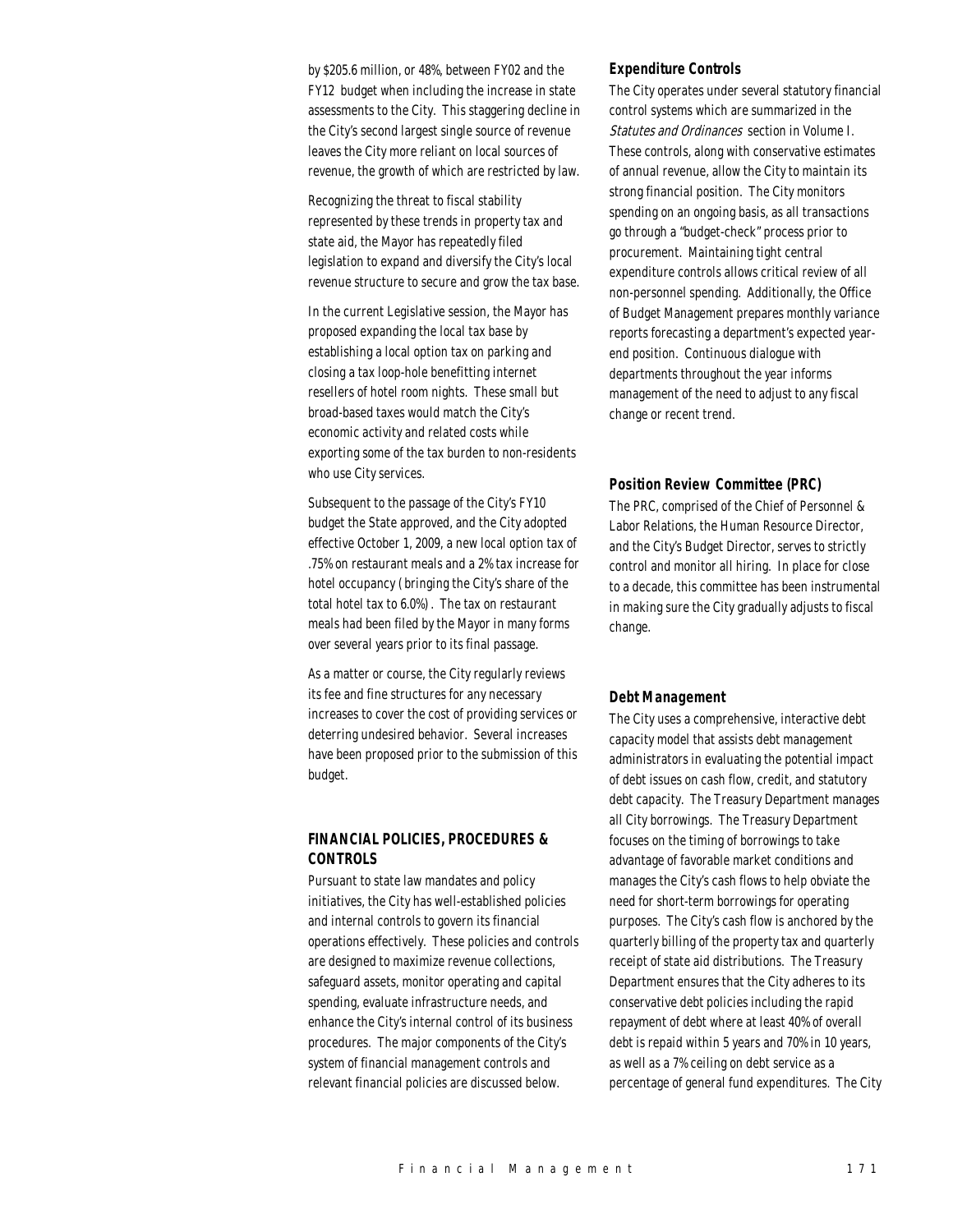imposes a 20% ceiling on variable debt and has no variable debt outstanding at this time.

The City also utilizes lease-purchase financing of equipment with a three-to-seven year useful life to replace front-line equipment such as vehicles and upgrade technology and telecommunications equipment.

## *Capital Planning*

The Office of Budget Management (OBM) is responsible for managing the City's capital plan and budget. OBM coordinates the evaluation of capital requests, forecasts the timing and financial requirements of new construction and rehabilitation, and recommends the allocation of current and future resources by monitoring capital expenditures.

The capital planning process is synchronized with the annual operating budget cycle, allowing for the regular reassessment of capital needs and refinement of projections, as well as the update of a rolling five-year capital plan.

The City funds its capital plan primarily through the issuance of general obligation bonds. The size of the City's bond issues is consistent with the City's financial management policies regarding its level of debt and debt service.

## *Investment Policy*

Investment policies are defined in Chapter 643 of the Acts of 1983 ("The City of Boston Bond and Minibond Procedure Act"); Chapter 107 of the Acts of 1991, and Chapter 44 of the Massachusetts General Laws. The City's policy for the investment of operating funds prioritizes security, liquidity, and yield. Certain limitations placed on the City's investment activities or operational protocols are self-imposed so as to make sound, timely, and safe investment decisions. As an example, the City tends as a matter of practice to limit its investments to repurchase agreements, money markets and certificates of deposit, all of which are collateralized by U.S. Government obligations and are held with a third party.

## *Contracting Procedures*

The Uniform Procurement Act (the UPA), Massachusetts General Laws Chapter 30B, enacted by the Commonwealth in 1990, creates uniform procedures for the contracting of services and supplies by all municipalities in the Commonwealth. The City has implemented internal processes to conform its contracting procedures to the requirements of the UPA. The aforementioned PeopleSoft eProcurement implementation will further support these compliance efforts.

## *Tax Collections*

The City's aggressive property tax collection effort reduces the number of accounts that are delinquent and discourages new delinquencies. The City's program includes a strong working relationship with banks and mortgage companies as well as a variety of collection remedies authorized by state statute. The City secures its statutory lien for delinquent real estate taxes with instruments recorded at the Suffolk County Registry of Deeds. The City achieved a property tax collection rate of 98.8% of the FY10 gross levy as of June 30, 2010.

A Taxpayer Referral and Assistance Center provides "one-stop" service on tax-related matters and an on-line payment option is offered for taxpayer convenience. Parcel-specific information as well as payment history is also available on-line.

## *Pension Management*

The City's employees are not participants in the federal social security system. The City participates in a contributory defined benefit retirement system that is administered by the State-Boston Retirement System (SBRS), of which the City is the largest member. The SBRS provides pension benefits to retired City employees under a state contributory retirement statute, and is administered by a Retirement Board comprised of five members: the City Auditor, who serves exofficio; two individuals elected by members of the system; an individual chosen by the Mayor; and an individual chosen by the other four members or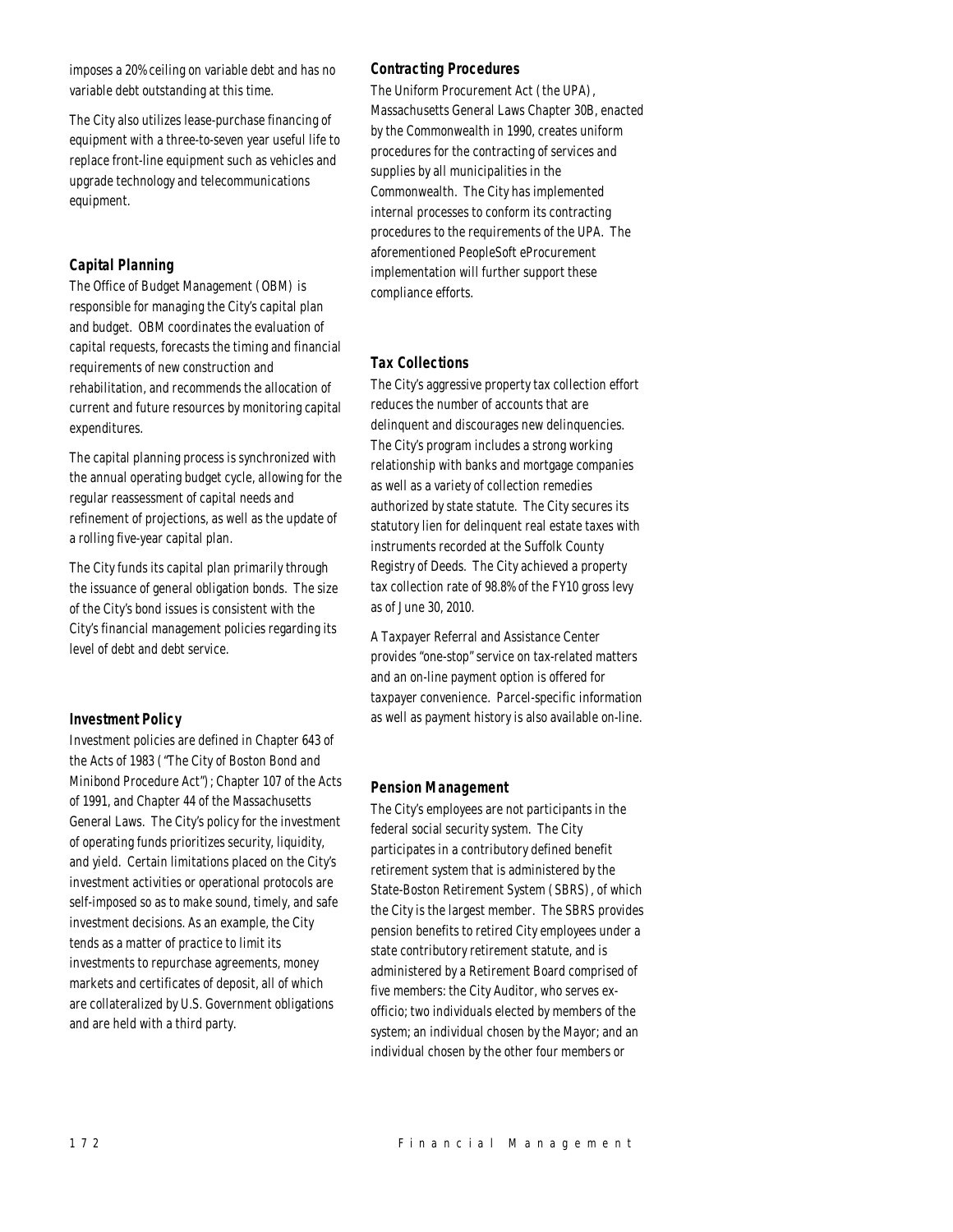appointed by the Mayor, if a selection is not agreed upon within 30 days of a vacancy.

The SBRS performs a full valuation every two years to determine the total system liability and assets, and the annual funding requirement for future years. Over the years, the City has worked with the SBRS to maintain a conservative and responsible pension-funding schedule. This has included maintaining a reasonable investment rate of return assumption that has stood the test of three major recessions since 1985. The City is on track toward reducing the unfunded liability of the SBRS to zero by 2025, fifteen years earlier than the current statutory requirement.

A legislative change affecting FY10 forward has occurred with regard to the funding of Teachers' Pensions, eliminating what was a special circumstance for Boston. The City no longer pays nor is it reimbursed for the cost of teacher's pensions. The funding of this liability has moved to the Commonwealth where it resides for all other teachers in Massachusetts (See the Statutes and Ordinances section of Volume I for detail of this legislation).

The valuation, beginning in January 1, 2008, has been separated into SBRS-Teachers and SBRS-All Other. As of January 1, 2010, the SBRS-All Other pension liability was 69.9% funded. The SBRS hires an investment manager who oversees the various fund managers of the SBRS-All Other pension assets.

Through the last reporting period with final results available, calendar 2009, the long-term investment performance of the full SBRS (the combined SBRS-Teachers and SBRS-All Other) has exceeded the long-term investment assumption of 8% upon which the funding schedule is partly based. The average annualized return from January 1, 1985 through December 31, 2009 was 9.1%. Its intermediate five-year (ending December 31, 2009) average annualized return was 4.6% and short-term (2009 only) return was 19.65%. In 2009, the composite short-term rate of return for all Massachusetts' public pension funds was 18.2%. Results for calendar 2009 reflect the SBRS's best rate of return since 2003, and partly offset the very large loss in calendar 2008.

#### *Other Post Employment Benefits (OPEB)*

In addition to the pension benefits described above, the City provides post-employment health care and life insurance benefits on a pay-as-you-go basis in accordance with state statute to participating retirees and their beneficiaries. The City currently pays 75% of Blue Cross /Blue Shield of Massachusetts premiums and 85% of HMO premiums for most retirees and their beneficiaries.

An updated actuarial valuation at June 30, 2009, estimated that the total actuarial accrued OPEB liability was between \$4.7 billion (partiallyfunded) and \$3.11 billion (fully-funded). The City has prudently taken steps toward acknowledging this significant, yet unfunded cost of commitments made to provide retiree health benefits by establishing an irrevocable Other Post Employment Benefits (OPEB) Liability Trust Fund, pursuant to MGL Chapter 32B, Section 20 and by hiring an investment manager. The City has consistently appropriated an amount from its budgetary fund balance (see Budgetary Support below). The City will continue to balance its OPEB obligation with the City's current operating needs in order to responsibly fund this long-term liability.

(See the Summary Budget FY12-FY13 section of Volume I for further detail on employee pension and health benefits and their current budgetary impact.)

#### *Risk Management*

Risk-related costs include legal liability claims, property losses, costs incurred due to workplace injuries, employee healthcare, and unemployment compensation. These costs are managed by central departments, such as Law and Human Resources, in addition to individual operating departments. The Office of Budget Management works to maximize the effectiveness of these intradepartmental efforts by reviewing cost trends, assisting in improvements, and implementing the City's risk financing strategy.

The City's risk financing strategy is a planned selfinsurance program which protects both individual departments' budgets and the citywide budget through central accounts, reserves, and catastrophic commercial insurance.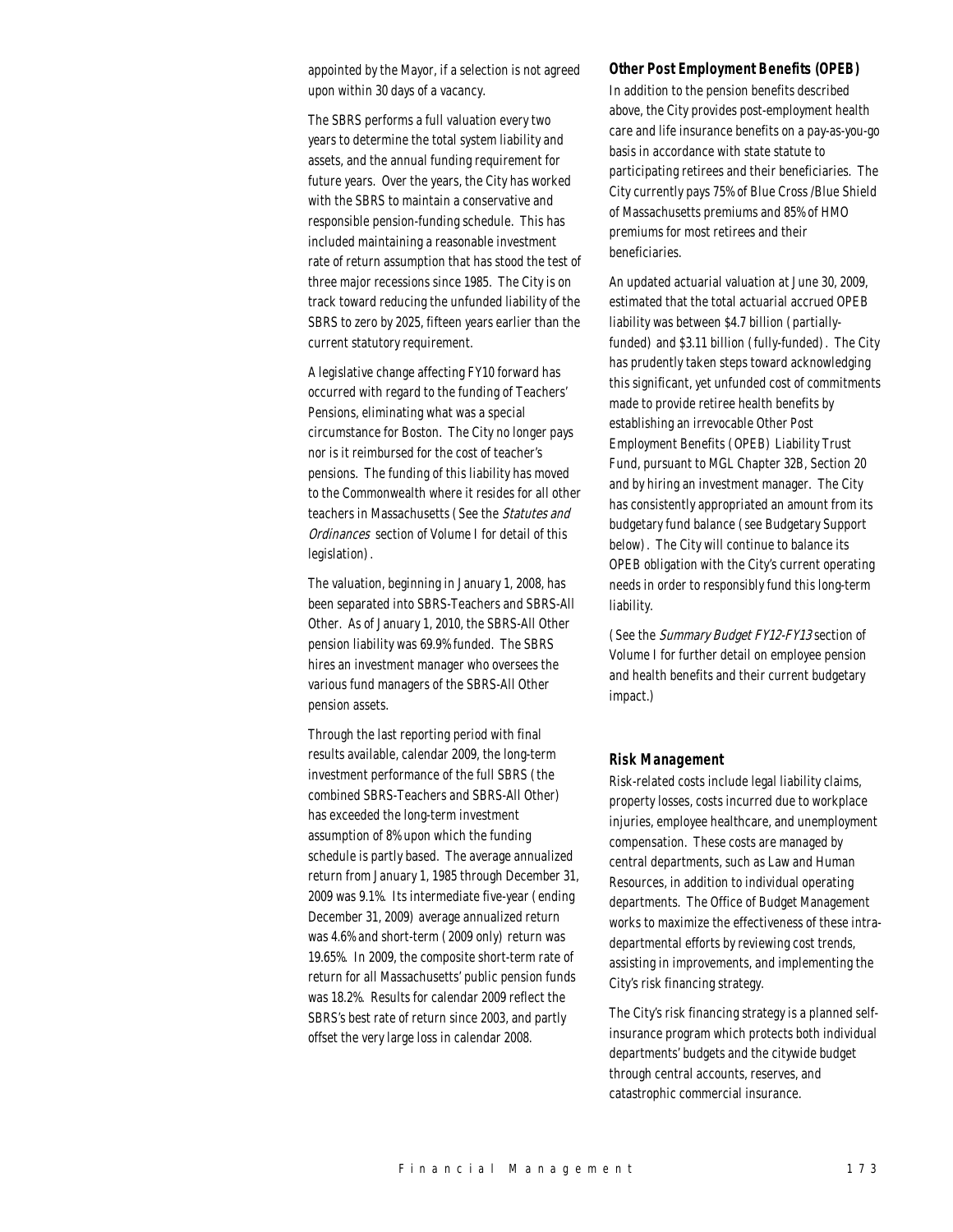The City budgets for predictable risk-related costs through the general fund, except for self-insured healthcare costs which are managed by Blue Cross Blue Shield and financed through an employee/employer trust fund established in compliance with Section 3A of Chapter 32B of the General Laws.

For unexpected large losses, the City continues to build a catastrophic risk reserve, the available balance of which will be \$13.4 million at the end of fiscal 2011. Commercial insurance is purchased strategically for specific exposures. A catastrophic property insurance policy provides \$100 million all-risk protection after a \$10 million deductible; boiler and machinery losses are insured up to \$10 million. 75% of the City's healthcare costs are insured.

## *Financial Reserve*

As required by law since 1986, the City has maintained a reserve fund equal to 2 1/2% of the preceding year's appropriations for all City departments except the School Department. The fund may be applied to extraordinary and unforeseen expenditures after June 1 in any fiscal year with the approval of the Mayor and the City Council. To date, this budgetary reserve has not been utilized. As of June 30, 2010, the reserve fund had a balance of \$27.5 million.

## *Annual Audit/Management Letters*

The City has consistently received unqualified opinions on the audit of its Basic Financial Statements and has been presented with a Certificate of Achievement for Excellence in Financial Reporting from the Government Finance Officers Association for its latest Comprehensive Annual Financial Report.

The City's independent auditors deliver a yearly management letter containing comments and recommendations on internal financial controls. The current management letter did not identify any deficiencies in internal control considered to be material weaknesses.

## *Financial Accounting Systems*

Financial management is supported through the use of the Boston Administrative Information Systems (BAIS). BAIS is an integrated financial and human resources management system that is designed to track and control daily activities and report the financial position of the City. BAIS performs the specialized functions of encumbrance control, budget control, position management, payroll allotment reporting, fund accounting, and capital project and grant management. Real time edits prohibit excessive commitments and overspending, while on-line access to information, including monthly revenue and expenditure reports, allows department managers to evaluate directly the financial status of individual programs and the entire department. The utilization of these systems supports the rigorous monitoring and reporting requirements enforced by the City.

## *FINANCIAL MANAGEMENT PROGRAMS*

## *Performance Management and Program Evaluation*

Boston About Results (BAR) is the City's performance management and evaluation program. BAR aims to create a sustainable and reliable performance management system which captures the core functions of City departments and tracks progress on citywide strategic goals. BAR provides information that assists in the decision making process, identifies areas of improvement, and communicates performance results to a broad range of stakeholders.

Using performance management as its foundation, BAR encourages organizational changes and operational improvements that increase the effectiveness and productivity of City departments.

The Office of Budget Management plays a central role in the collection and analysis of performance data, by ensuring proper documentation of results, and assisting departments in pursuing opportunities for improvements.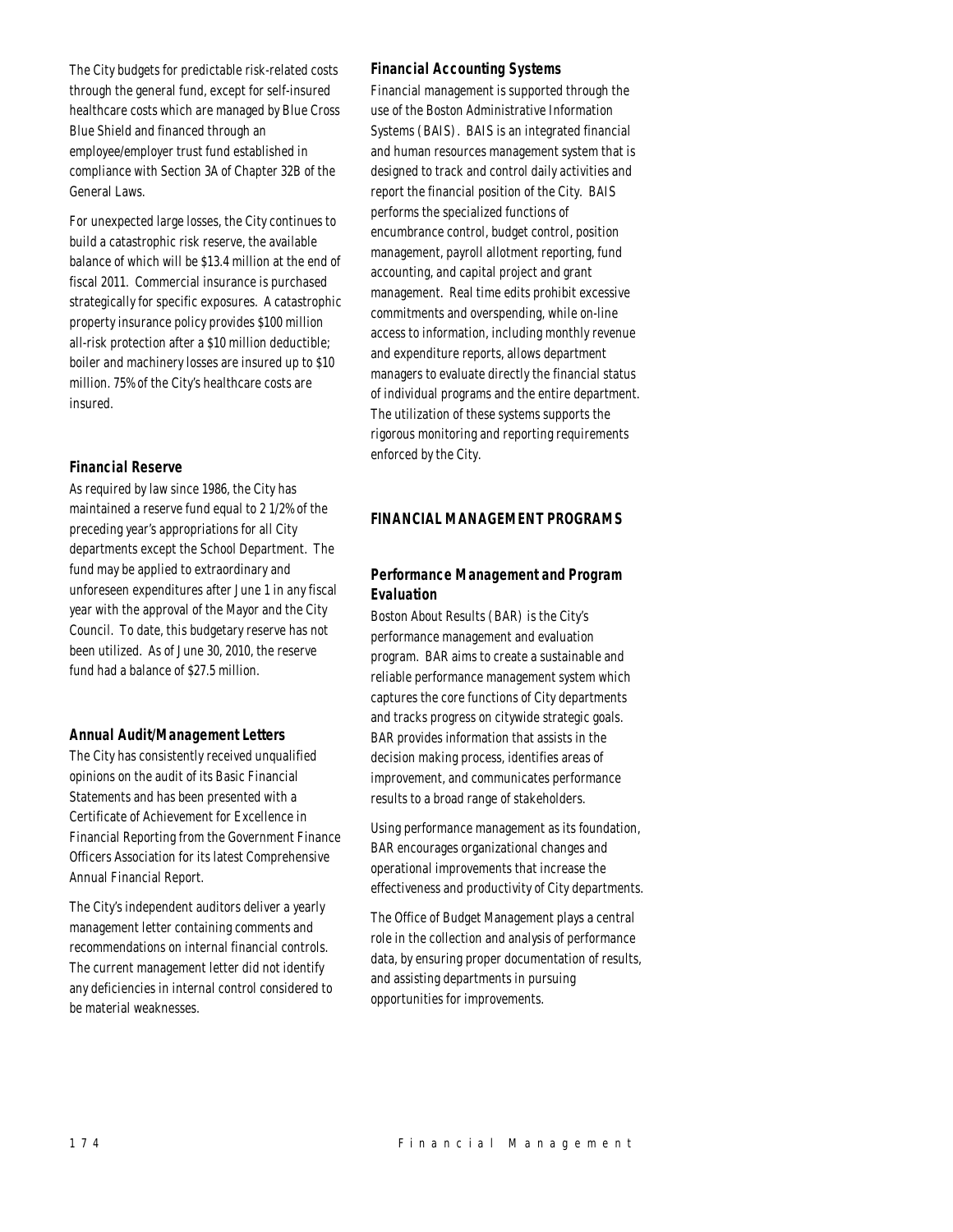#### *Energy Management*

The Mayor's Energy Management Board is charged with making decisions regarding the City's procurement, use, and conservation of energy as well as the minimization of the impact of fossil fuel consumption on public health. An Integrated Energy Management Plan assures progress toward the fulfillment of this mission.

#### *AUDITING & BUDGETING PRACTICES*

The City prepares its comprehensive financial reports in accordance with generally accepted accounting principles (GAAP). However, accounting practices established by the Commonwealth's Department of Revenue, the socalled budgetary basis method of accounting, are used in the annual general fund budget and property tax certification process. Budgetary basis departs from GAAP in the following ways:

(a) Real and personal property taxes are recorded as revenue when levied (budgetary), as opposed to when susceptible to accrual (GAAP).

 (b) Encumbrances and continuing appropriations are recorded as the equivalent of expenditures (budgetary), as opposed to a reservation of fund balance (GAAP).

 (c) Certain activities and transactions are presented as components of the general fund (budgetary), rather than as separate funds

(GAAP).

 (d) Prior years' deficits and utilized available funds from prior years' surpluses are recorded as expenditure and revenue items (budgetary), but have no effect on GAAP expenditures and revenues.

In addition, there are certain differences in classifications between revenues, expenditures and transfers. The reconciliation in Figure 1 summarizes the differences between budgetary and GAAP basis accounting principles for the year ended June 30, 2010.

Financial statements for the fiscal year ended June 30, 2011 are expected to be available in late fall.

#### *General Fund Equity*

The City's management of its finances has resulted in a continuing upward trend in general fund equity.

General Fund equity from FY02 forward appears artificially high as compared to prior years due to the required implementation of Governmental Accounting Standards Board (GASB) Statement No. 34, Basic Financial Statements and Management's Discussion and Analysis for State and Local Governments. GASB No. 34 fundamentally changed the treatment of liabilities

| <b>Adjustments Between Budgetary Basis and</b> |  |
|------------------------------------------------|--|
|                                                |  |

## *GAAP Basis of Accounting for FY10*

|                                              | (in thousands) |              |                                                     |                                                                               |
|----------------------------------------------|----------------|--------------|-----------------------------------------------------|-------------------------------------------------------------------------------|
|                                              | Revenue        | Expenditures | <b>Other</b><br>Financing<br>Sources<br>(Uses), Net | <b>Excess</b><br>(Deficiency) of<br>Revenue and<br>Other Financing<br>Sources |
| As reported on a budgetary basis             | 2.303.266      | 2.294.178    |                                                     | 9.088                                                                         |
| Adjustments:                                 |                |              |                                                     |                                                                               |
| Revenues to modified accrual basis           | (7,958)        |              |                                                     | (7.958)                                                                       |
| Expenditures, encumbrances and accruals, net |                | 3.783        |                                                     | (3,783)                                                                       |
| Reclassifications:                           |                |              |                                                     |                                                                               |
| State-funded teachers' retirement costs      |                | 118,841      |                                                     | (118, 841)                                                                    |
| <b>Convention Center Fund Revenue</b>        | (30,000)       |              | 30,000                                              |                                                                               |
| <b>Transfers</b>                             | (23,058)       |              | 23,058                                              |                                                                               |
| As reported on a GAAP basis                  | 2,242,250      | 2,416,802    | 53,058                                              | (121.494)                                                                     |

Figure 1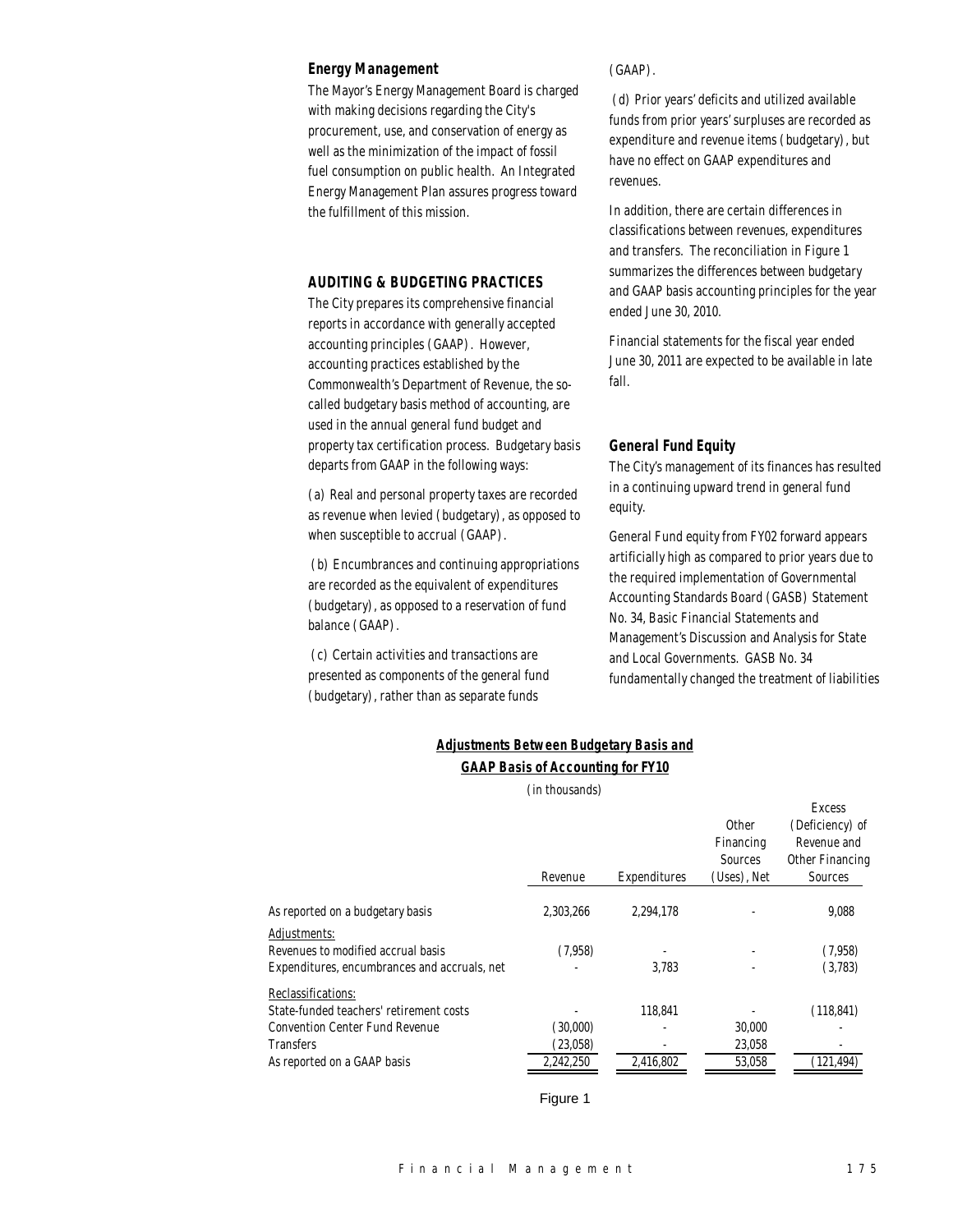and receivables in the General Fund.

The sharp decline in FY10 is due to a change in the mechanism of funding Boston Teachers' Pensions. As a result of the change in legislation, in fiscal year 2010 the City did not receive reimbursement of \$118.8 million in teachers' pension expense that was accrued for at the end of fiscal year 2009. This change caused a dramatic, one-time impact on the City's financial statements that is evident at the both the government-wide and fund levels. (See Statutes and Ordinances section of Volume I for detail of this legislation)

It is expected that the actual results at the close of FY11 will not add to the upward trend in general fund equity that the City has experienced since



FY96. The City expects to preserve its policy of maintaining a GAAP Undesignated Fund Balance in the General Fund that is 10% or higher than the current fiscal year's GAAP General Fund Operating Expenditures, while maintaining a Budgetary Undesignated Fund Balance between 5% and 10% of Budgetary Operating Expenses (Figure 2).

#### *Fund Structure and Use*

The accounts of the City are organized on a fund basis. Each fund is considered to be a separate accounting entity and complies with financerelated legal requirements. All of the funds of the City can be divided into three categories: Governmental Funds, Proprietary Funds, and Fiduciary Funds.

The City has four governmental funds. The General Fund, the Special Revenue Fund, the Capital Projects Fund and all non-major governmental funds in an "Other" category. The General Fund is the only fund for which a budget is legally adopted and is used to account for all revenues, expenditures and other financial resources except those required to be accounted for in other funds.

The Special Revenue Fund is used to account for the proceeds of specific revenue sources that are legally restricted for specific purposes. This fund accounts for a number of federal and state grants that provide additional support to department programs. It also accounts for money that has been set aside by state statute and can also be used to support the City's general fund operations.

The Capital Projects Fund accounts for financial resources, primarily from the issuance of bonds, used for the acquisition or construction of major capital facilities.

Proprietary Funds are used to show activities that operate more like those of commercial enterprises (Enterprise Funds). The Hospital Bond Fund accounts for the activities related to the Boston City Hospital Revenue Bonds. These Bonds are payable solely from the mortgage note payments received from the Public Health Commission (PHC). These bonds are repaid from a pledged revenue source from the PHC.

Fiduciary Funds are used to account for resources held for the benefit of parties outside City government and are not available to support the City's own programs. The City's fiduciary funds are the Pension Trust Fund, the Other Post Employment Benefits (OPEB) Liability Trust Fund, as well as Private-Purpose Trust Funds.

The City's operating budget is also supported by available governmental funds transferred and appropriated from other available funds. The City appropriates yearly parking meter revenues (Special Revenue Fund) to support the Transportation Department, cemetery trust monies (Other Governmental Funds) to support the City's maintenance of its public cemeteries, and, in previous years, surplus property disposition proceeds (Capital Projects Fund) to fund a risk retention reserve and the City's "Leading the Way" affordable housing initiative. The FY12 budget, as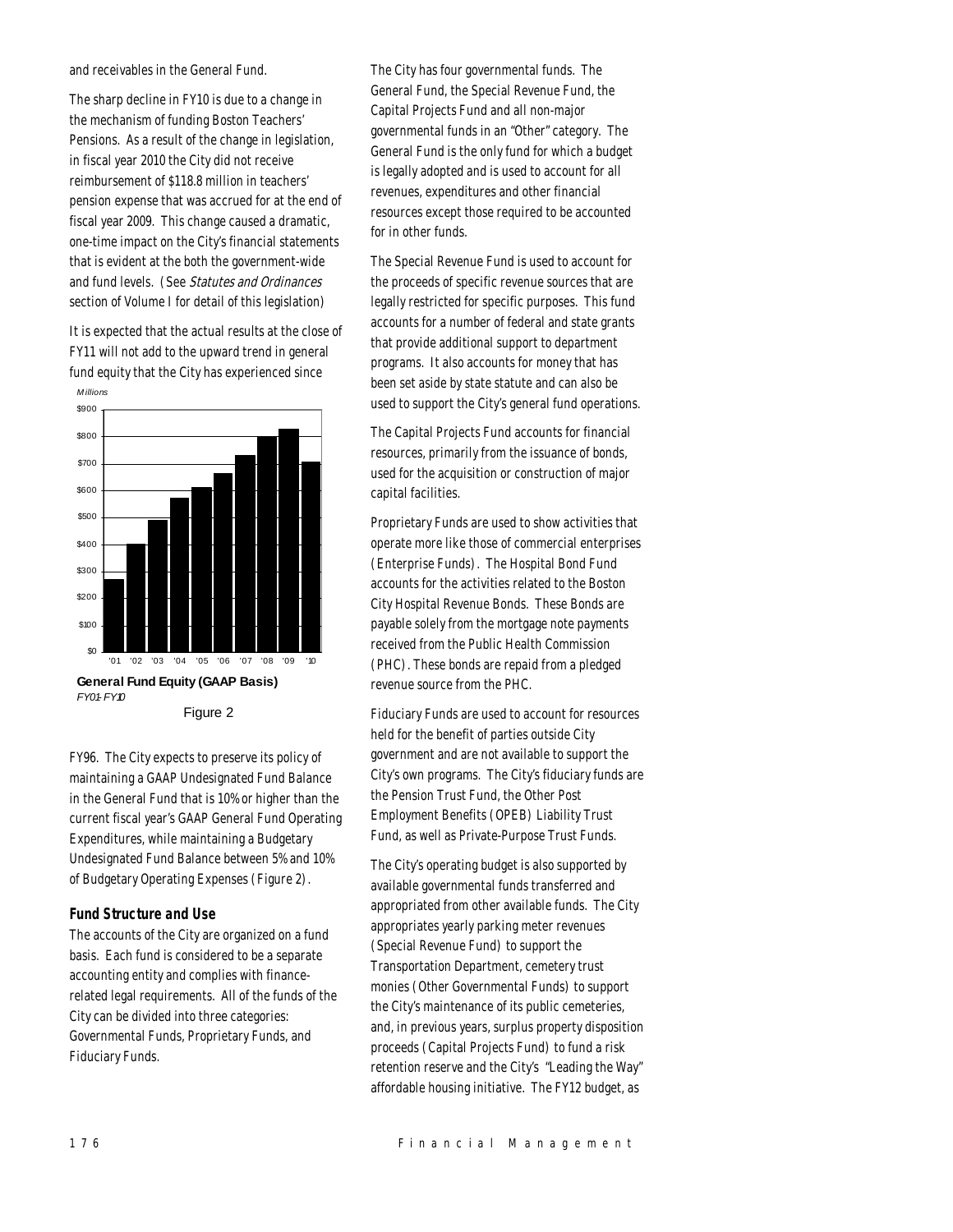## **(in Thousands) Statement of Revenues, Expenditures, and Changes in Fund Balances - General Fund Years ended June 30 2010 and 2009**

|                                         | 2010            | 2009            |
|-----------------------------------------|-----------------|-----------------|
| Revenues:                               |                 |                 |
| Real and personal property taxes        | \$<br>1,467,605 | \$<br>1,393,371 |
| Excises                                 | 121,120         | 115,454         |
| Payments in lieu of taxes               | 67,265          | 56,686          |
| <b>Fines</b>                            | 70,627          | 69,711          |
| Investment income                       | 3,246           | 18,289          |
| Licenses and permits                    | 32,907          | 40,822          |
| Departmental and other                  | 74,861          | 82,087          |
| Intergovernmenatal                      | 404,619         | 454,252         |
| <b>Total revenues</b>                   | 2,242,250       | 2,230,672       |
| Expenditures:                           |                 |                 |
| Current:                                |                 |                 |
| General government                      | 70,514          | 69,524          |
| Human services                          | 29,324          | 29,722          |
| Public safety                           | 511,365         | 521,898         |
| Public works                            | 96,641          | 112,168         |
| Property and development                | 30,247          | 28,959          |
| Parks and recreation                    | 16,818          | 17,571          |
| Library                                 | 29,853          | 31,268          |
| Schools                                 | 815,694         | 818,338         |
| Public health programs                  | 70,000          | 69,985          |
| Judgements and claims                   | 10,181          | 9,946           |
| <b>Retirement costs</b>                 | 235,282         | 82,332          |
| Other employee benefits                 | 224,156         | 191,597         |
| State and district assessments          | 146,323         | 142,055         |
| Capital outlays                         | 734             | 566             |
| <b>Debt Service</b>                     | 129,670         | 119,294         |
| Total expenditures                      | 2,416,802       | 2,245,223       |
| Excess(deficiency) of revenues          |                 |                 |
| over expenditures                       | (174, 552)      | (14, 551)       |
| Other financing sources (uses):         |                 |                 |
| Operating transfers in (out)            | 53,058          | 41,189          |
| Payments to escrow agent to refund debt |                 |                 |
| Transfers from component units          |                 |                 |
| Transfers to component units            |                 |                 |
| Total other financing sources           | 53,058          | 41,189          |
| Net change in fund balance              | (121, 494)      | 26,638          |
|                                         |                 |                 |
| Fund balance - beginning                | 828,687         | 802,049         |
| Fund balance - ending                   | \$<br>707,193   | \$<br>828,687   |

Figure 3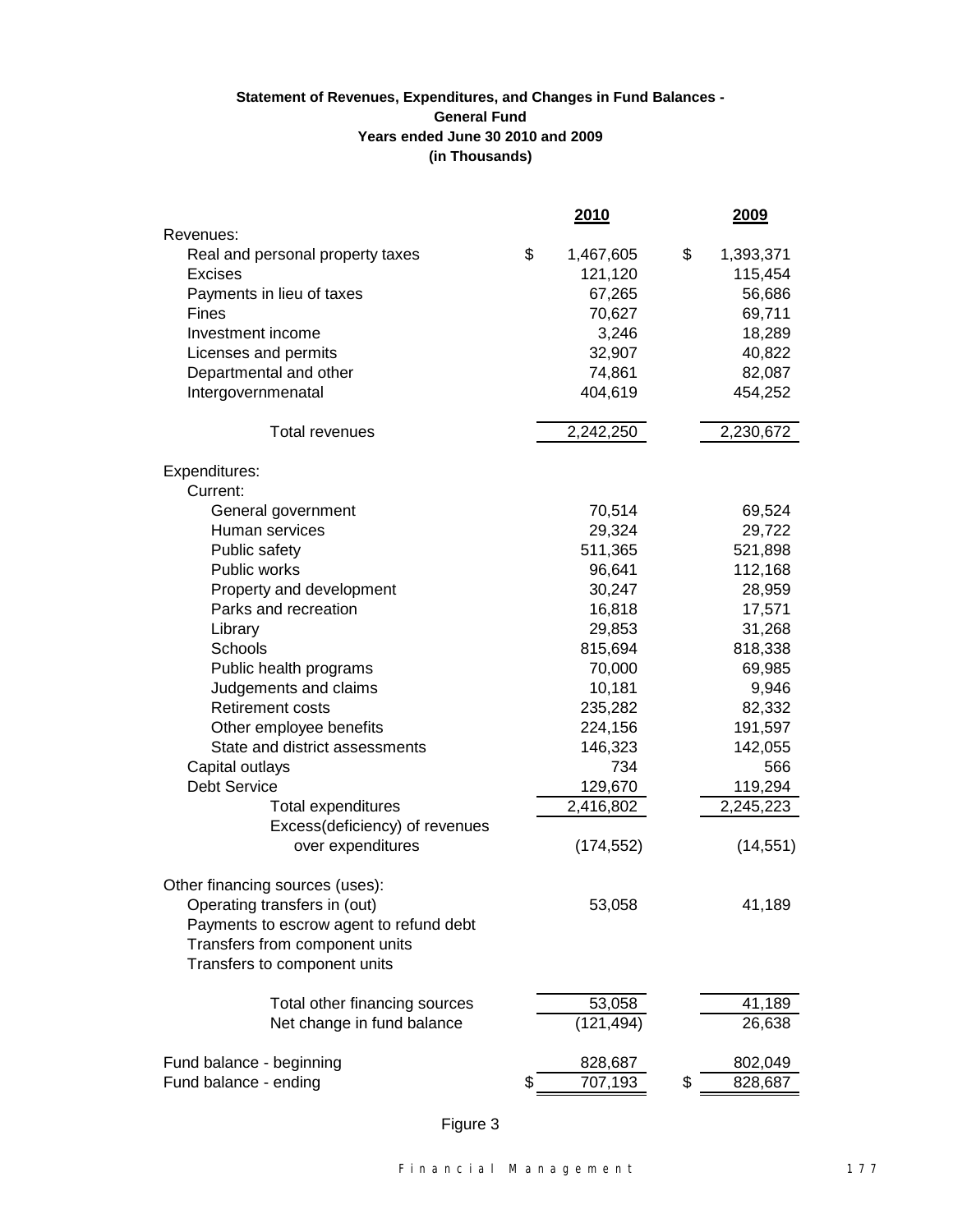adopted, does not utilize surplus property disposition proceeds. Figure 4 provides a history, as well as projected changes in fund balances for the available funds used to support the City's operating budget.

Additional discussion of these revenue sources used to support the operating budget can be found in the Summary Budget section.

| <b>Parking Meter Fund</b> |                                            |              |             |                                         |  |
|---------------------------|--------------------------------------------|--------------|-------------|-----------------------------------------|--|
| Fiscal<br>Year            | <b>Beginning</b><br>Year<br><b>Balance</b> | Funds<br>Out | Funds<br>In | <b>Ending</b><br>Year<br><b>Balance</b> |  |
|                           |                                            |              |             |                                         |  |
| FY05                      | 36.991                                     | (3.500)      | 9.314       | 42.805                                  |  |
| FY06                      | 42.805                                     | (1.000)      | 10.390      | 52.194                                  |  |
| FY07                      | 52.194                                     | (1.000)      | 11.342      | 62.536                                  |  |
| FY08                      | 62.536                                     | (10.000)     | 8.960       | 61.496                                  |  |
| FY09                      | 61.496                                     | (12.000)     | 11.204      | 60.700                                  |  |
| FY10                      | 60.700                                     | (15.000)     | 13.662      | 59.362                                  |  |
| *FY11                     | 59.362                                     | (15.000)     | 14.300      | 58.662                                  |  |
| *FY12                     | 58.662                                     | (15.000)     | 16.250      | 59.912                                  |  |
|                           | Notes: (\$millions), *projected            |              |             |                                         |  |

| <b>Cemetery Trust Fund</b>                                                                 |                                                                           |                                                                                      |                                                                        |                                                                          |  |
|--------------------------------------------------------------------------------------------|---------------------------------------------------------------------------|--------------------------------------------------------------------------------------|------------------------------------------------------------------------|--------------------------------------------------------------------------|--|
| Fiscal<br>Year                                                                             | <b>Beginning</b><br>Year<br><b>Balance</b>                                | <b>Funds</b><br>Out                                                                  | Funds<br>In**                                                          | <b>Ending</b><br>Year<br><b>Balance</b>                                  |  |
| FY05<br><b>FY06</b><br><b>FY07</b><br><b>FY08</b><br><b>FY09</b><br>FY10<br>*FY11<br>*FY12 | 11.271<br>10.381<br>10.749<br>11.283<br>10.177<br>7.613<br>7.468<br>7.359 | (2.029)<br>(2.110)<br>(2.221)<br>(2.141)<br>(2.189)<br>(2.079)<br>(2.109)<br>(2.067) | 1.139<br>2.478<br>2.754<br>1.035<br>(0.375)<br>1.934<br>2.000<br>2.000 | 10.381<br>10.749<br>11.283<br>10.177<br>7.613<br>7.468<br>7.359<br>7.292 |  |

Notes: (\$millions), \*projected, \*\*Includes appreciation

| <b>Surplus Property Disposition Fund</b> |                                            |                     |             |                                         |  |
|------------------------------------------|--------------------------------------------|---------------------|-------------|-----------------------------------------|--|
| Fiscal<br>Year                           | <b>Beginning</b><br>Year<br><b>Balance</b> | <b>Funds</b><br>Out | Funds<br>In | <b>Ending</b><br>Year<br><b>Balance</b> |  |
|                                          |                                            |                     |             |                                         |  |
| <b>FY05</b>                              | 50.374                                     | (6.618)             | 0.000       | 43.756                                  |  |
| FY06                                     | 43756                                      | 0.000               | 0.000       | 43.756                                  |  |
| <b>FY07</b>                              | 43756                                      | (8.000)             | 0.000       | 35.756                                  |  |
| <b>FY08</b>                              | 35 756                                     | (5.669)             | 0.000       | 30.087                                  |  |
| FY09                                     | 30.087                                     | 0.000               | 0.000       | 30.087                                  |  |
| FY10                                     | 30.087                                     | (5.979)             | 0.000       | 24.108                                  |  |
| *FY11                                    | 24.108                                     | (6.000)             | 0.000       | 18.108                                  |  |
| *FY12                                    | 18.108                                     | 0.000               | 0.000       | 18.108                                  |  |
|                                          | Notes: (\$millions), *projected            |                     |             |                                         |  |

Figure 4

### *Budgetary Support*

Budgetary Fund Balance can be appropriated for use during the fiscal year. Budgetary Fund

Balance, is more commonly referred to as "free cash" when used this way. This item is most simply described as the portion of available reserves, generated to a considerable degree by annual operating surpluses, which the City can responsibly appropriate for spending.

The law governing the calculation and availability of budgetary fund balance for cities and towns is Chapter 59, section 23 of Massachusetts General Law, and is administered by the Massachusetts Department of Revenue. This calculation and the amount derived from it must be certified annually for funds to be appropriated. Prior year certifications and the amount used from each certification are in Figure 5. The City considers the appropriation of certified free cash to offset certain fixed costs such as pension contributions and related post retirement health benefits and to fund extraordinary and non-recurring events as determined and certified by the City Auditor. The appropriation of free cash shall not cause the fiscal year's GAAP Undesignated Fund Balance to go below 10% of the fiscal year's GAAP General Fund Expenditures.

| <b>Budgetary Fund Balance</b> |                  |                          |  |  |  |
|-------------------------------|------------------|--------------------------|--|--|--|
|                               | Annual           | <b>Amount</b>            |  |  |  |
| <b>Date</b>                   | Amount           | <b>Appropriated from</b> |  |  |  |
| <b>Certified</b>              | <b>Certified</b> | <b>Certification</b>     |  |  |  |
| Jan. 2005                     | 56.3             | 6.7                      |  |  |  |
| Mar. 2006                     | 54.4             | 7.5                      |  |  |  |
| Jan. 2007                     | 63.1             | 20.0                     |  |  |  |
| Apr. 2008                     | 110.2            | 35.0                     |  |  |  |
| Mar. 2009                     | 121.2            | 45.0                     |  |  |  |
| Mar. 2010                     | 139.0            | 45.0                     |  |  |  |
| Mar. 2011                     | 117.8            | 30.0                     |  |  |  |
| Notes: (\$millions)           |                  |                          |  |  |  |

#### Figure 5

The FY11 Budget appropriates \$45.0 million from a certification of \$139.0 million. In March 2011, the Director of Accounts certified that the amount of funds available for appropriation ("free cash"), as of July 1, 2010, was \$117.8 million. The FY12 Budget assumes the use of \$30 million in Budgetary Fund Balance which will be used to support an appropriation for the Other Postemployment Benefits (OPEB) Liability Trust Fund.

The following table shows the appropriations that make up the City's FY12 budget as approved.